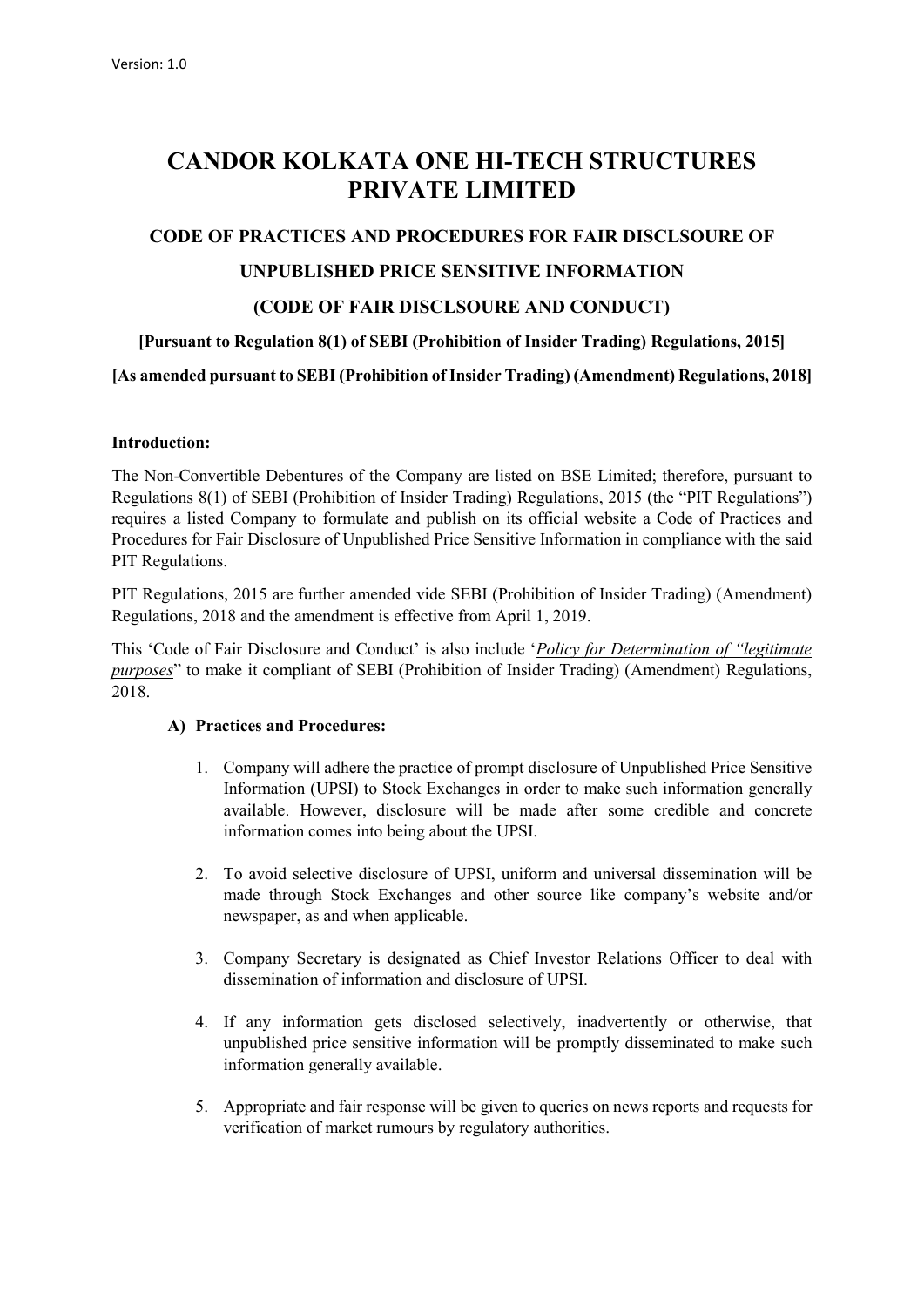- 6. It will be ensured that information shared with analysts and research personnel is not unpublished price sensitive information.
- 7. Best practices will be followed to make transcripts/records of proceedings / presentations of meetings with analysts and other investor relations conferences on the official website to ensure official confirmation and documentation of disclosures made.
- 8. Company will handle all strategic, material, confidential and unpublished price sensitive information in organisation on a 'need-to-know' basis and requisite confidentiality will be maintained for these information.

#### B) Policy for Determination of "Legitimate Purposes":

- 1. Regulation 3(1) of PIT Regulations provides that no insider shall communicate, provide, or allow access to any unpublished price sensitive information, relating to a Company or securities listed or proposed to be listed, to any person including other insiders except where such communication is in furtherance of legitimate purposes, performances of duties or discharge of legal obligations.
- 2. Regulation 3(2) of PIT Regulations provides that no person shall procure from or cause the communication by any insider of unpublished price sensitive information, relating to a Company or securities listed or proposed to be listed, except in furtherance of legitimate purposes, performances of duties or discharge of legal obligations.
- 3. SEBI (Prohibition of Insider Trading) (Amendment) Regulations, 2018 inserted Subregulation (2A) in regulation 3, which mandates the Board of Directors of a Listed Company shall make a policy for determination of "legitimate purposes" as a part of "Code of Fair Disclosure and Conduct" formulated under Regulation 8.
- 4. Pursuant to Sub-Regulation (2A), Regulation 3, 'Policy for Determination of "Legitimate Purposes" is introduced as a part of "Code of Fair Disclosure and Conduct" formulated under Regulation 8.
- 5. Legitimate Purpose: The term "legitimate purpose" shall include sharing of unpublished price sensitive information in the ordinary course of business by an insider with partners, collaborators, lenders, bankers, customers, suppliers, merchant bankers, legal advisors, auditors, or other advisors or consultants, provided that such sharing has not been carried out to evade or circumvent the prohibitions of PIT Regulations. In case of any specific situation, Company Secretary in consultation with Managing Director and/or Chief Financial Officer will decide the legitimate purpose.
- 6. Any person in receipt of unpublished price sensitive information pursuant to a "legitimate purpose" shall be considered as an "insider" for purposes of PIT Regulations and due notice shall be given to such persons to maintain confidentiality of such unpublished price sensitive information in compliance with PIT Regulations.
- 7. The Company will maintain the data of such persons in compliance of the PIT regulations and shall require such persons to keep their conduct in compliance of PIT Regulations. The parties shall be required to execute confidentiality and non-disclosure agreements and such parties shall keep information so received confidential, except for